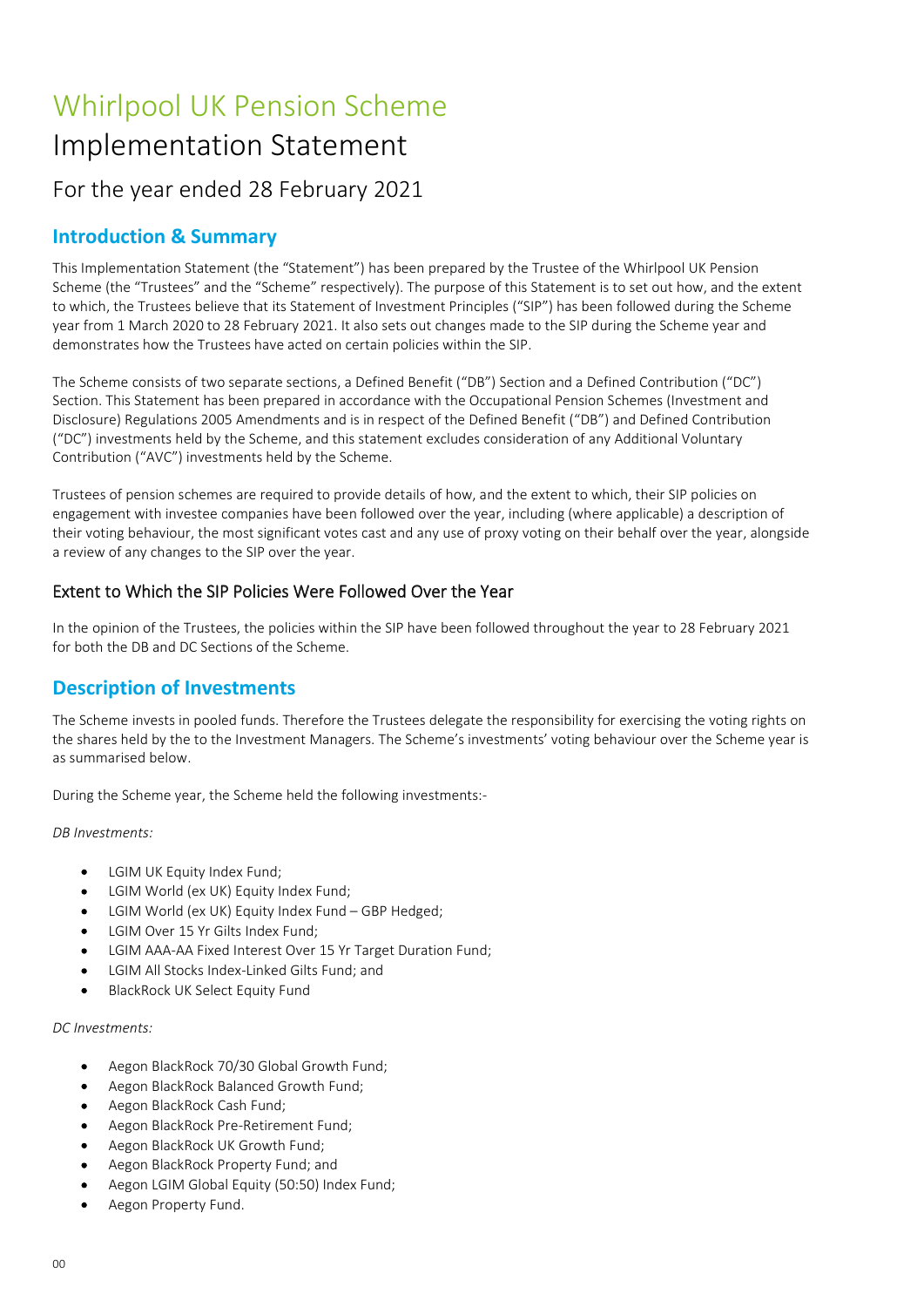These BlackRock and LGIM funds for the DC investments are available through the Aegon platform.

## SIP Policies

## Review of SIP over the Scheme Year

This Statement should be read in conjunction with the Scheme's SIP covering the year under review, which provides details of the Scheme's investment policies along with details of the Scheme's governance structure and objectives.

The Trustees maintain a SIP which sets out the investment principles for both the DB and DC sections of the Scheme. The SIP is reviewed at least annually, or more often following any significant changes to the investment strategy.

Between 1 March 2020 and 28 February 2021, the Scheme's SIP for the DB Section included policies on:-

- How "financially material considerations" (including, but not limited to, environmental, social and governance ("ESG") considerations, including climate change) are taken into account when making investment decisions for the Scheme;
- The extent to which non-financial matters are taken into account in the investment decision-making process; and
- A policy on the regular monitoring of the Scheme's Investment Managers' performance and arrangements with them.

The SIP was formally reviewed in 2020 and changed with effect from 30 September 2020. From 30 September 2020, the Trustees added the following policies to the Scheme's SIP:

- Risk measurement and management policies specifically around environmental, social and governance risk  $\bullet$ factors;
- In addition to the governance policies, more detailed policies around stewardship and voting policy for the investments, including details on monitoring and engaging with the investee companies in which they invest (and other relevant stakeholders) including areas such as performance, strategy, capital structure, management of actual or potential conflicts of interest, risks and ESG considerations; and
- Enhanced policies on monitoring the Scheme's Investment Managers, particularly concerning remuneration  $\bullet$ arrangements and associated costs.

These changes were made during the year to reflect new legislative requirements. In addition, a minor change was made to the DC strategy section to provide more detail on the investment characteristics as part of the same SIP update in September 2020.

While these policies were not in place for the full year to 28 February 2021, this Statement provides details of how these policies have been followed, including voting and engagement activities, covering the full 12-month period to 28 February 2021.

## SIP Policies on Investment Objectives

The Trustees aim to invest the assets of the Scheme prudently to ensure that the benefits promised to members are provided. In setting the investment strategy, the Trustees first considered the lowest risk asset allocation that they could adopt in relation to the Scheme's liabilities. The asset allocation strategy they have selected is designed to achieve a higher return that the lowest risk strategy while maintaining a prudent approach to meeting the Scheme's liabilities.

## SIP Policies on Monitoring Investments

The Trustees perform regular monitoring of a number of aspects of their investments. This includes monitoring the actual asset allocation versus the target weight per the Scheme's strategic benchmark allocation; and the Investment Managers' performance against each of the investments' objectives.

The Trustees receive regular investment monitoring reports from the Investment Managers covering both investment performance and their engagement with companies on environment, social and governance consideration which they review and compare with policies to assess the extent to which they have been followed.

Finally the Trustees monitor the associated costs and charges of its investments on a regular basis.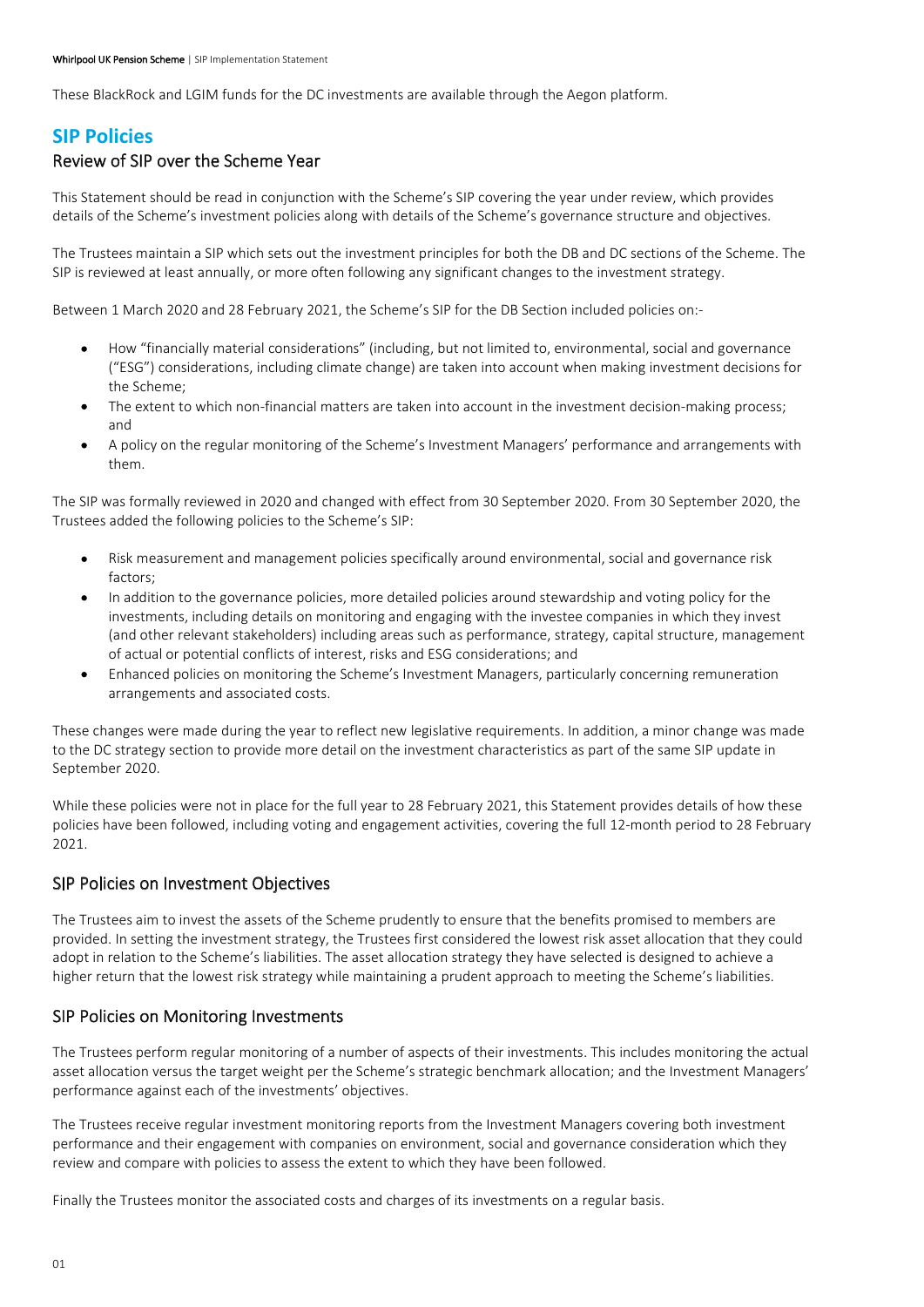## SIP Policies on Investment Risk

The Trustees recognise that the key risk to the Scheme is that it has insufficient assets to make provisions for 100% of its liabilities ("funding risk"). In determining the Scheme's investment strategy, in addition to funding risk, the Trustees have considered a number of risks including mismatch risk, cashflow risk, manager risk, diversification risk, covenant risk, operational risk and ESG factor risk.

Due to the complex and interrelated nature of these risks, the Trustees consider the majority of these risks in a qualitative rather than quantitative manned as part of each formal investment strategy review (normally triennially). Some of these risks may also be modelled explicitly during the course of such reviews.

The Trustees' policy is to monitor, where possible, these risks quarterly as part of its ongoing quarterly investment monitoring process.

## SIP Policies on Day-to-Day Fund Management

The Scheme's assets are invested in pooled investment vehicles. As such, fund management responsibilities for each of the Scheme's underlying investments have been delegated to each respective Investment Manager.

## SIP Policies on Expected Investment Return

The asset allocation strategy they have selected is designed to achieve a higher return than the lowest risk strategy while maintaining a prudent approach to meeting the Scheme's liabilities.

## SIP Policies on Manager Arrangements, ESG Considerations and Stewardship

In the SIP, the Trustees stated the following policies on the exercise of voting rights, performance and engagement activities related to their investments:-

#### Voting Activity:

- The Trustees review the statements of corporate governance issued by their Investment Managers and monitor voting activity regularly;
- The Trustees invest in pooled funds, for which the respective Investment Managers are responsible for the exercise of voting rights attached to these investments;
- The Trustees' policy for its voting rights attached to these investments is to exercise those rights to protect the value of the Scheme's interests in the investments, having regard to appropriate advice. The Trustees expect the Investment Managers to engage with investee companies (and other relevant stakeholders) on aspects such as performance, strategy, capital structure, management of conflicts of interests, risks, corporate governance, social and environmental issues concerning the Trustees' investments. The Trustees believe that such engagement will protect and enhance the long-term value of its investments;
- The Trustees therefore monitor the voting activity of the Investment Managers to ensure votes are being used and are aligned to their views on ESG.

#### Performance and Engagement Activities:

- The Trustees' policy towards financially material considerations (including but not limited to ESG, including climate change), is to monitor the Investment Managers to whom they delegate this function through investment in pooled funds through their monitoring framework;
- The Trustees' monitoring framework involves regular monitoring of the Investment Managers' performance, remuneration and compliance against ESG policy to ensure that the Scheme's assets are being managed appropriately;
- The Trustees review the engagement activity of the Investment Managers to ensure that active engagement is taking place to influence positive change where possible in relation to ESG factors with investee companies;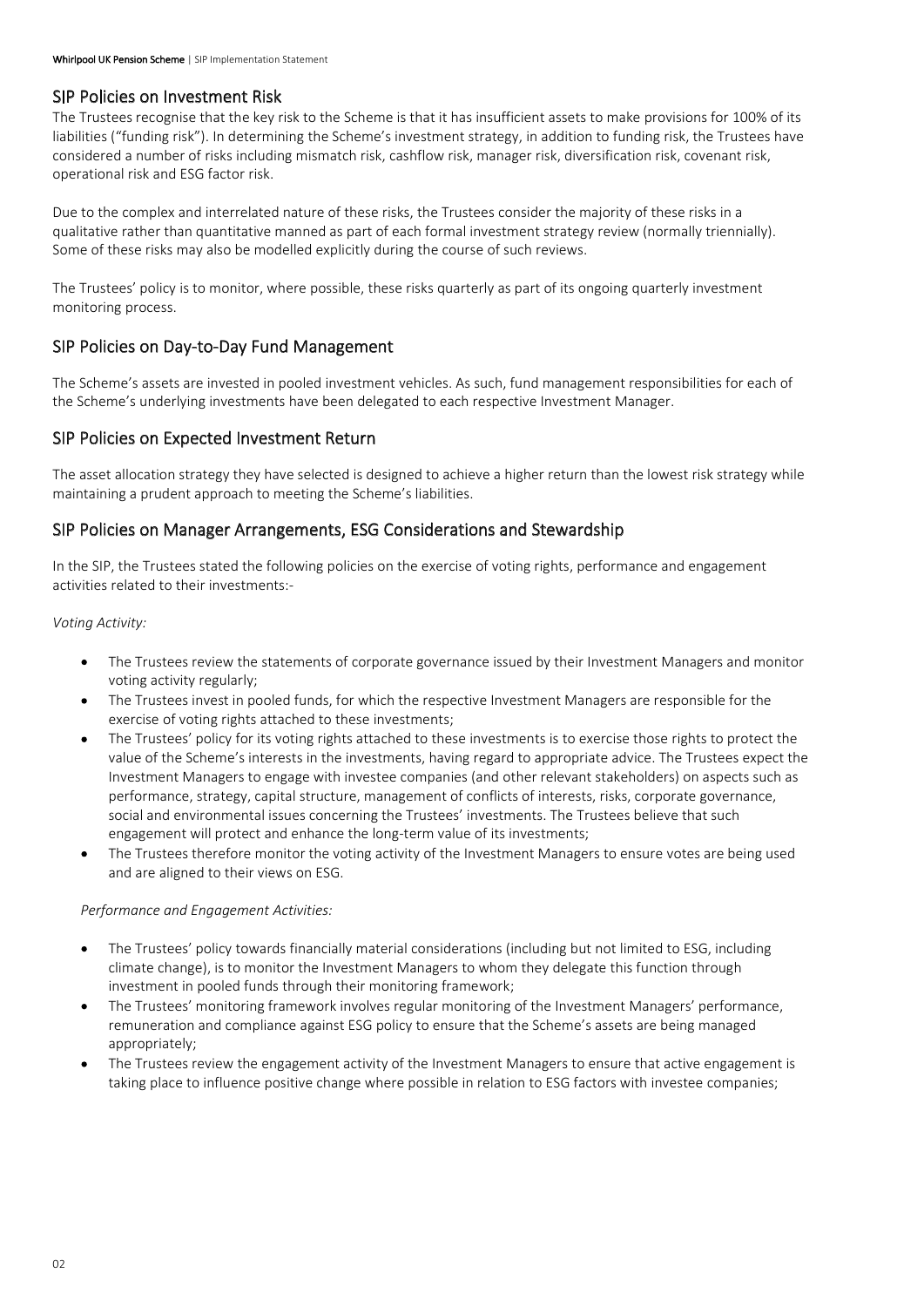If the Trustees believe that one of its Investment Managers is no longer acting in accordance with the Trustees' policies, including those regarding ESG and engagement with investee organisations to assess and improve their medium-to-longterm financial and non-financial performance, the Trustees will take the following steps:-

- Engage with the Investment Manager in the first instance, in an attempt to influence its policies on ESG and stewardship; and
- If necessary, look to appoint a replacement Investment Manager which is more closely aligned with the Trustees' policies and views.

The Trustees believe that these steps will incentivise its Investment Managers to act responsibly and to align its actions with the Trustees' policies.

## Equity Voting Behaviour

Not all of the Scheme's investments funds carried equity voting rights. Of the Scheme's investments held, the following investments carried equity voting rights during the Scheme year:

DB Investments:

- LGIM UK Equity Index Fund;
- LGIM World (ex UK) Equity Index Fund; and  $\bullet$
- LGIM World (ex UK) Equity Index Fund GBP Hedged; and
- BlackRock UK Select Equity Fund.  $\bullet$

DC Investments:

- Aegon BlackRock 70/30 Global Growth Fund; and  $\bullet$
- Aegon BlackRock Balanced Growth Fund.  $\bullet$

LGIM and BlackRock manage over £1 trillion and over £6 trillion in assets respectively, and use their resulting influence, focussing their votes on climate change, income equality, diversity, and ESG integration.

The following tables summarise each managers' voting and engagement which took place over the Scheme year. (Note that some reporting periods may differ due to the (quarterly-based) reporting periods of some managers.)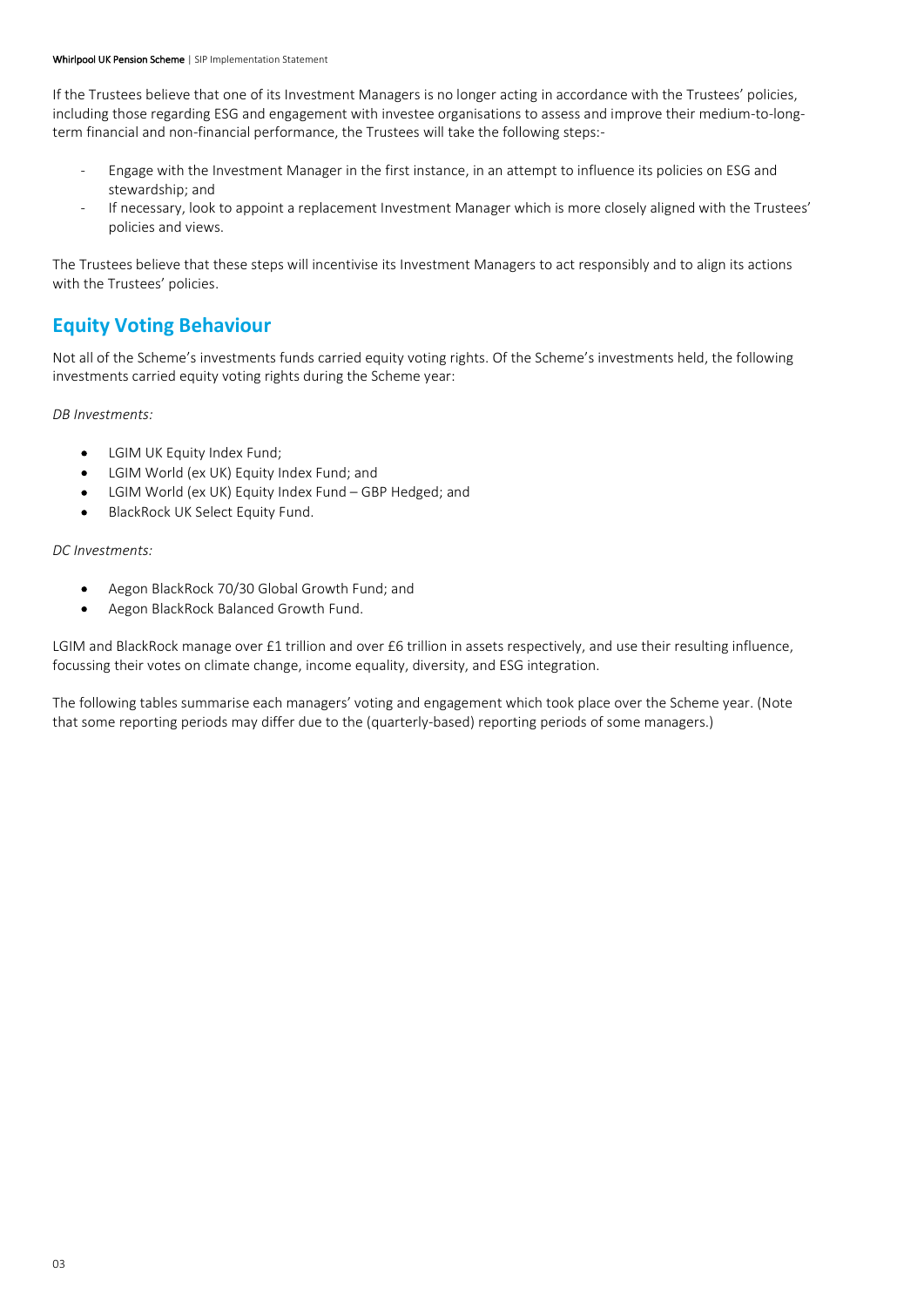## Voting Summary

#### LGIM UK Equity Index Fund:

The table below shows LGIM's voting summary covering the Scheme's investment in the LGIM UK Equity Index Fund, which the Scheme was invested during the Scheme year. (Note, LGIM is only able to provide quarterly voting information for the year to 31 December 2020, rather than the Scheme year-end of 28 February 2021.)

| <b>LGIM UK Equity Index Fund</b>                                                                                                                                             | 1 January $2020 -$<br>31 December 2020 |
|------------------------------------------------------------------------------------------------------------------------------------------------------------------------------|----------------------------------------|
| Number of meetings LGIM was eligible to vote at over the year                                                                                                                | 894                                    |
| Number of resolutions LGIM was eligible to vote on over the year                                                                                                             | 12,468                                 |
| Of the eligible resolutions, percentage that LGIM voted on.                                                                                                                  | 100.0%                                 |
| Of the resolutions voted, percentage that LGIM voted with<br>management.                                                                                                     | 93.1%                                  |
| Of the resolutions voted, percentage that LGIM voted against<br>management.                                                                                                  | 6.9%                                   |
| Of the resolutions voted, percentage where LGIM abstained.                                                                                                                   | 0.0%                                   |
| Percentage of eligible meetings where LGIM voted at least once against<br>management.                                                                                        | 3.2%                                   |
| Percentage of voted resolutions where LGIM voted contrary to the<br>recommendation of their proxy adviser.<br>استعماله مرزومة والمتعاون والمتحول والمستحدث والمطامع المطاوية | 0.8%                                   |

Note, totals may not sum due to rounding.

#### LGIM World (ex UK) Equity Index Fund:

The table below shows LGIM's voting summary covering the Scheme's investment in the LGIM World (ex UK) Equity Index Fund, which the Scheme was invested during the Scheme year. (Note, LGIM is only able to provide quarterly voting information for the year to 31 December 2020, rather than the Scheme year-end of 28 February 2021.)

| <b>LGIM World (ex UK) Equity Index Fund</b>                                                                                                                                          | 1 January 2020 -<br>31 December 2020 |
|--------------------------------------------------------------------------------------------------------------------------------------------------------------------------------------|--------------------------------------|
| Number of meetings LGIM was eligible to vote at over the year                                                                                                                        | 3,134                                |
| Number of resolutions LGIM was eligible to vote on over the year                                                                                                                     | 36,465                               |
| Of the eligible resolutions, percentage that LGIM voted on.                                                                                                                          | 99.5%                                |
| Of the resolutions voted, percentage that LGIM voted with<br>management.                                                                                                             | 80.4%                                |
| Of the resolutions voted, percentage that LGIM voted against<br>management.                                                                                                          | 19.1%                                |
| Of the resolutions voted, percentage where LGIM abstained.                                                                                                                           | 0.6%                                 |
| Percentage of eligible meetings where LGIM voted at least once against<br>management.                                                                                                | 6.3%                                 |
| Percentage of voted resolutions where LGIM voted contrary to the<br>recommendation of their proxy adviser.<br>استمرئاه ورزيمته المتراسي والمستنبط المحاور ويحاومه والمطاوعة المطاوية | 0.3%                                 |

Note, totals may not sum due to rounding.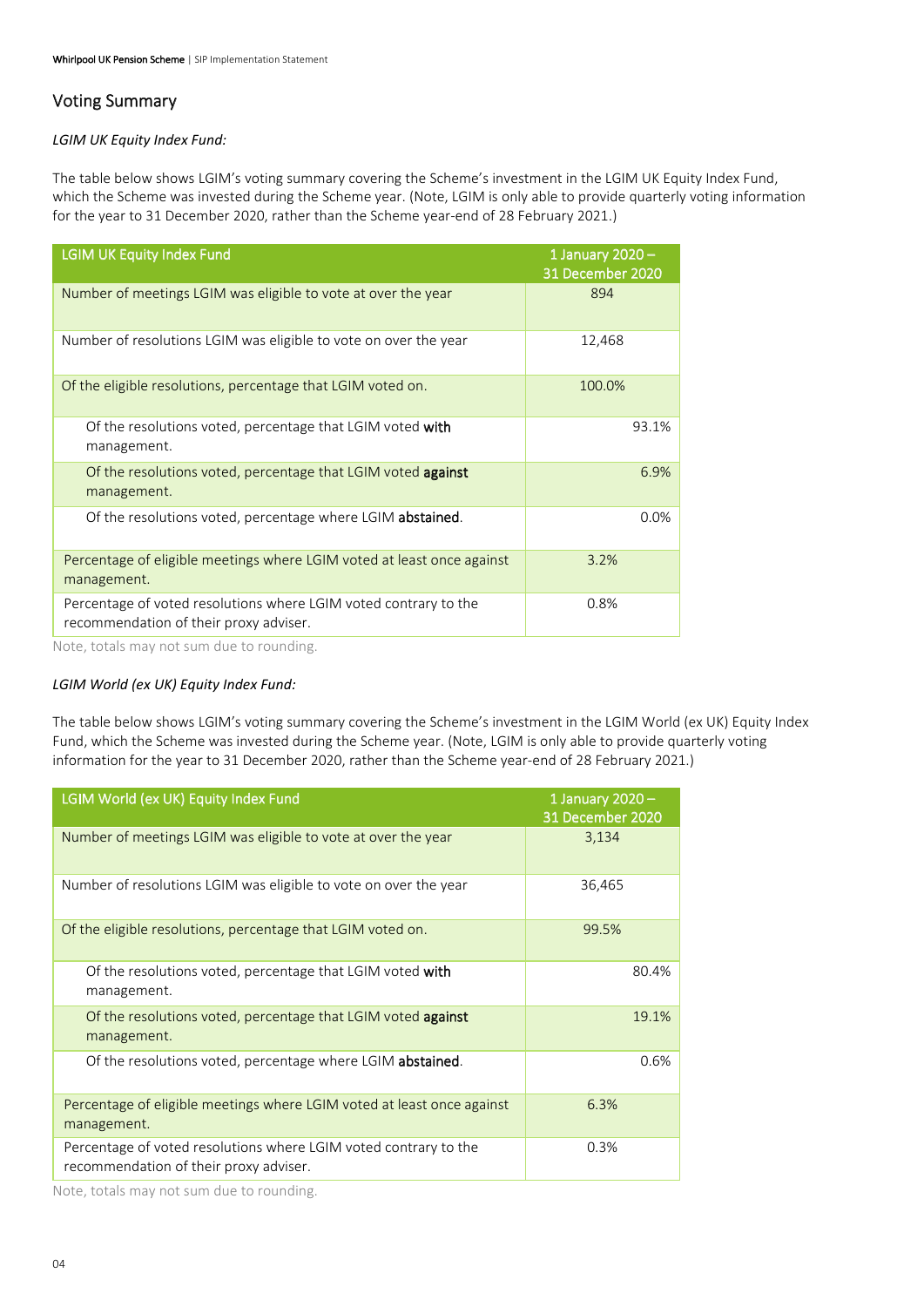#### BlackRock UK Select Equity Fund:

The table below shows BlackRock's voting summary covering the Scheme's investment in the BlackRock UK Select Equity Fund, which the Scheme was invested during the Scheme year. (Note, BlackRock is only able to provide quarterly voting information for the year to 31 December 2020, rather than the Scheme year-end of 28 February 2021.)

| <b>BlackRock UK Select Equity Fund</b>                                           | 1 January 2020 $-$<br>31 December 2020 |
|----------------------------------------------------------------------------------|----------------------------------------|
| Number of meetings BlackRock was eligible to vote at over the year               | 168                                    |
| Number of resolutions BlackRock was eligible to vote on over the year            | 2,400                                  |
| Of the eligible resolutions, percentage that BlackRock voted on.                 | 98.8%                                  |
| Of the resolutions voted, percentage that BlackRock voted with<br>management.    | 93.1%                                  |
| Of the resolutions voted, percentage that BlackRock voted against<br>management. | 5.0%                                   |
| Of the resolutions voted, percentage where BlackRock <b>abstained</b> .          | 1.9%                                   |

Note, totals may not sum due to rounding.

#### Aegon BlackRock 70/30 Global Growth Fund:

| Aegon BlackRock 70/30 Global Growth Fund                                                | 1 January 2020 $-$<br>31 December 2020 |
|-----------------------------------------------------------------------------------------|----------------------------------------|
| Number of meetings BlackRock was eligible to vote at over the year                      | 271                                    |
| Number of resolutions BlackRock was eligible to vote on over the year                   | 3,170                                  |
| Of the eligible resolutions, percentage that BlackRock voted on.                        | 93.9%                                  |
| Of the resolutions voted, percentage that BlackRock voted with<br>management.           | 91.1%                                  |
| Of the resolutions voted, percentage that BlackRock voted <b>against</b><br>management. | 6.3%                                   |
| Of the resolutions voted, percentage where BlackRock abstained.                         | 2.6%                                   |

Note, totals may not sum due to rounding.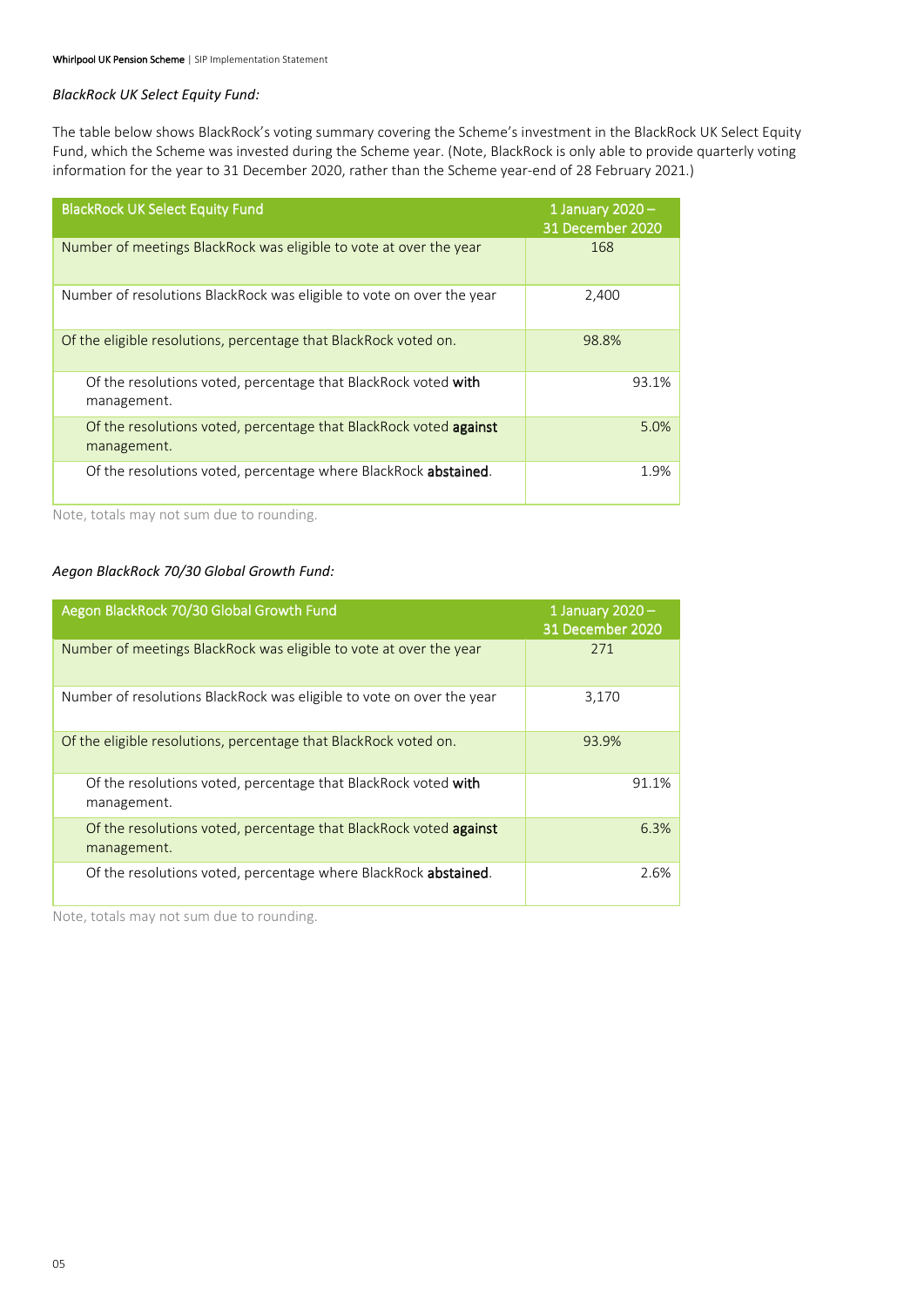Aegon BlackRock Balanced Growth Fund:

| Aegon BlackRock Balanced Growth Fund:                                                   | 1 January $2020 -$<br>31 December 2020 |
|-----------------------------------------------------------------------------------------|----------------------------------------|
| Number of meetings BlackRock was eligible to vote at over the year                      | 273                                    |
| Number of resolutions BlackRock was eligible to vote on over the year                   | 3,176                                  |
| Of the eligible resolutions, percentage that BlackRock voted on.                        | 94.0                                   |
| Of the resolutions voted, percentage that BlackRock voted with<br>management.           | 91.1%                                  |
| Of the resolutions voted, percentage that BlackRock voted <b>against</b><br>management. | 6.3%                                   |
| Of the resolutions voted, percentage where BlackRock abstained.                         | 2.5%                                   |

Note, totals may not sum due to rounding.

## Proxy Voting

LGIM votes by proxy through the Institutional Shareholder Services' ('ISS') electronic voting platform as given the scale of its holdings the manager cannot be present at all shareholder meetings to cast votes. It should be noted that all voting decisions are made by LGIM using its individual market specific voting policies, with LGIM's own research only supplemented by ISS recommendations and research reports produced by the Institutional Voting Information Service ('IVIS').

Ultimately BlackRock forms its own views and decisions on how to vote in each case, however BlackRock uses a number of inputs in its vote analysis process to better inform its decisions including but not limited to subscribing to research from the proxy advisory firms Institutional Shareholder Services and Glass Lewis. BlackRock primarily use proxy research firms to synthesise corporate governance information and analysis into a concise, easily reviewable format so that their own in-house investment stewardship analysts can readily identify and prioritise those companies where their BlackRock's own additional research and engagement would be beneficial. Other sources of information that BlackRock use include the relevant company's own reporting (such as the company's proxy statement and its website), BlackRock's engagement and voting history with the company, and the views of BlackRock's active investors, public information and ESG research.

## Significant Votes

The investment managers have provided examples of what it believes to be the most significant votes cast on the Trustees' behalf during the period.

### LGIM UK Equity Index Fund:

One significant vote was for International Consolidated Airlines Group ("IAG") in September 2020, when LGIM voted against the resolution to approve the Remuneration Report. LGIM stated its support to the company through the pandemic to encourage it to use restraint and discretion with its executive remuneration in light of the financial situation of the company and to reflect stakeholder and employee experiences in a challenging and sensitive financial period. Another example LGIM cited was in May 2020, when it voted to approve Barclays' "Commitment In Tackling Climate Change" plan following long-term collaboration with wider shareholders and stakeholders to encourage the undertaking of an ambitious long-term climate change plan.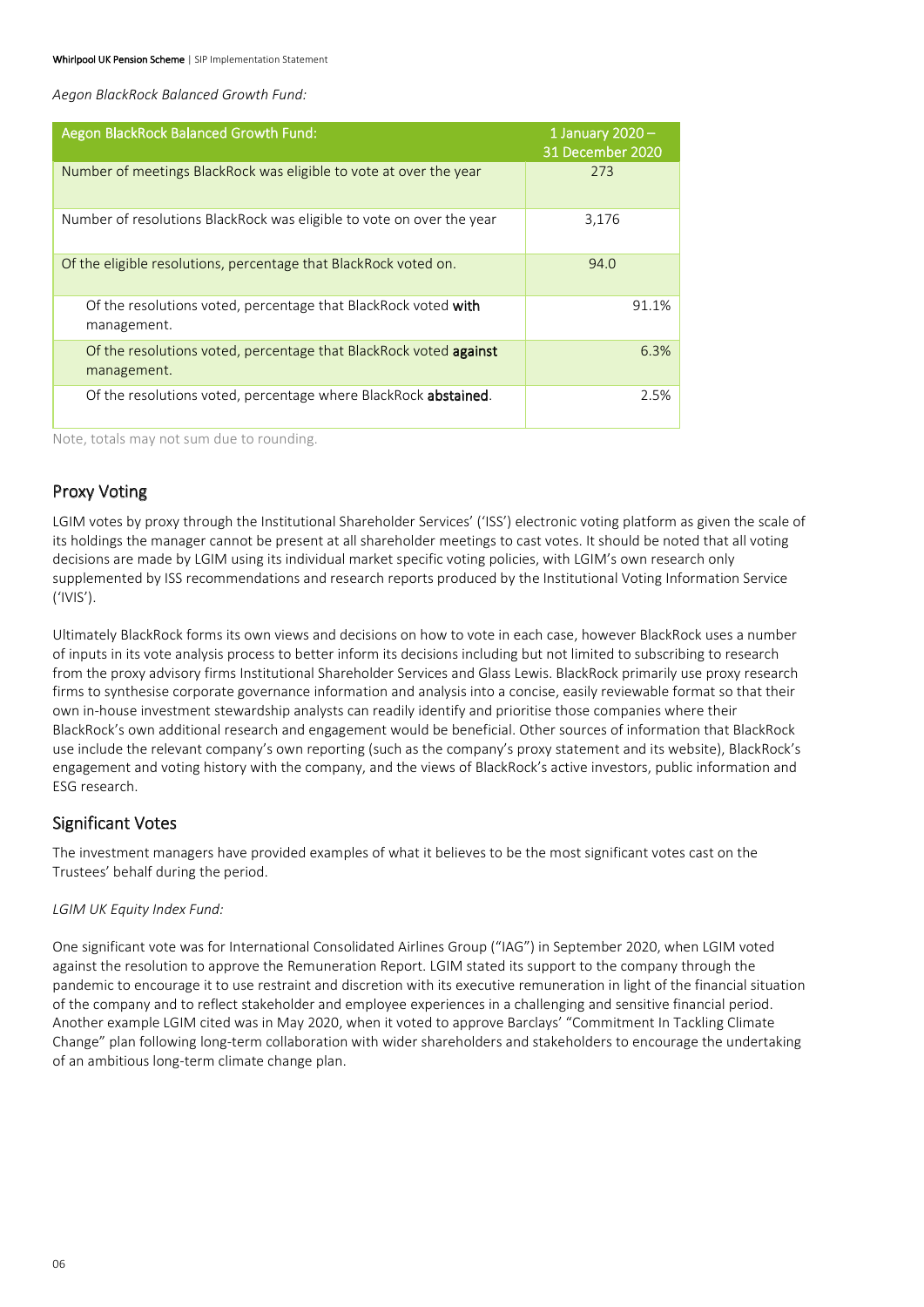#### LGIM World (ex UK) Equity Index Fund:

One significant vote in October 2020 was in relation to Qantas Airways to vote against the participation of Alan Joyce (CEO) in the Long-Term Incentive Plan to ensure the substantial negative impact of the COVID-19 crisis on the company's stakeholders (cancelled dividend, laid off staff etc.) was appropriately reflected in the executive package arrangements. Another example LGIM provided took place in May 2020 regarding ExxonMobil, when LGIM voted against the resolution to elect director Darren Woods, following LGIM removing ExxonMobil from its Future World fund range after a lack of improvement in its climate policies (as judged by LGIM) and LGIM subsequently changed its voting policy to sanction the reappointment of directors it considered primarily responsible for its climate policies.

Note, the LGIM World (ex UK) Equity Index Fund – GBP Hedged invests in a currency-hedged shareclass of the same investment portfolio as the LGIM World (ex UK) Equity Index Fund above. BlackRock UK Select Equity Index Fund:

One significant vote was regarding Royal Dutch Shell in May 2020, when BlackRock voted with management against a shareholder resolution to set specific climate targets more aspirational than those aligned with the Paris Agreement. However BlackRock has been engaging with Royal Dutch Shell on the management's own climate commitment plan which it has been supportive of management's progress on, and therefore wanted to support management on, and the company has since subsequently updated its published climate change plan to become net-zero by 2050 or sooner. Another example BlackRock cited was regarding Barclays in May 2020, when it similarly voted with management in support of management's own climate change plan to become net-zero and align to the goals of the Paris Agreement.

#### Aegon BlackRock Funds:

Information was requested to Aegon BlackRock on their significant votes during the year, however Aegon BlackRock are still developing their voting reporting and are currently only able to provide voting summary statistics (as shown above) and general business-wide engagement approach. The Trustee will monitor Aegon BlackRock to see if more detailed information can be provided in future periods.

## How Voting And Engagement Policies Have Been Followed

The Trustees intend to review a summary of the voting and engagement activity taken on their behalf on an annual basis. The information published by the Investment Managers on their voting policies has provided the Trustees with comfort that their voting and engagement policies have been followed during the Scheme's year.

As set out in the SIP, the Trustees expect the Investment Managers to engage with investee companies on aspects such as performance, strategy, capital structure, management of actual or potential conflicts of interest, risks and ESG factors.

| Details of specific voting and engagement topics are shown in the table below. |  |
|--------------------------------------------------------------------------------|--|
|--------------------------------------------------------------------------------|--|

| <b>Voting and</b><br><b>Engagement topic</b>      | <b>Policy followed</b><br>in the opinion of<br>Trustees? | <b>Comments</b>                                                                                                                                                                                                                                                                                                                      |
|---------------------------------------------------|----------------------------------------------------------|--------------------------------------------------------------------------------------------------------------------------------------------------------------------------------------------------------------------------------------------------------------------------------------------------------------------------------------|
| Performance of<br>debt or equity<br><b>issuer</b> |                                                          | LGIM and BlackRock's voting and engagement policies do not cover the past<br>financial performance of investee companies. However, the voting and<br>engagement which has been undertaken aims to improve the long-term<br>future performance of the investee companies.                                                             |
| Strategy                                          |                                                          | LGIM and BlackRock have clear voting policies covering strategy topics - such<br>as overall strategy, CEO's responsibilities and board/governance structure,<br>independence issues, diversity and remuneration - and have acted on them<br>throughout the Scheme year on behalf of the Trustees.                                    |
| <b>Risks</b>                                      |                                                          | LGIM and BlackRock have clear voting policies on ensuring that companies<br>manage risk effectively and have robust internal controls.<br>As an example of reducing risk, LGIM encourages all audit committee chairs<br>globally to have a financial background and be entirely comprised of<br>independent non-executive directors. |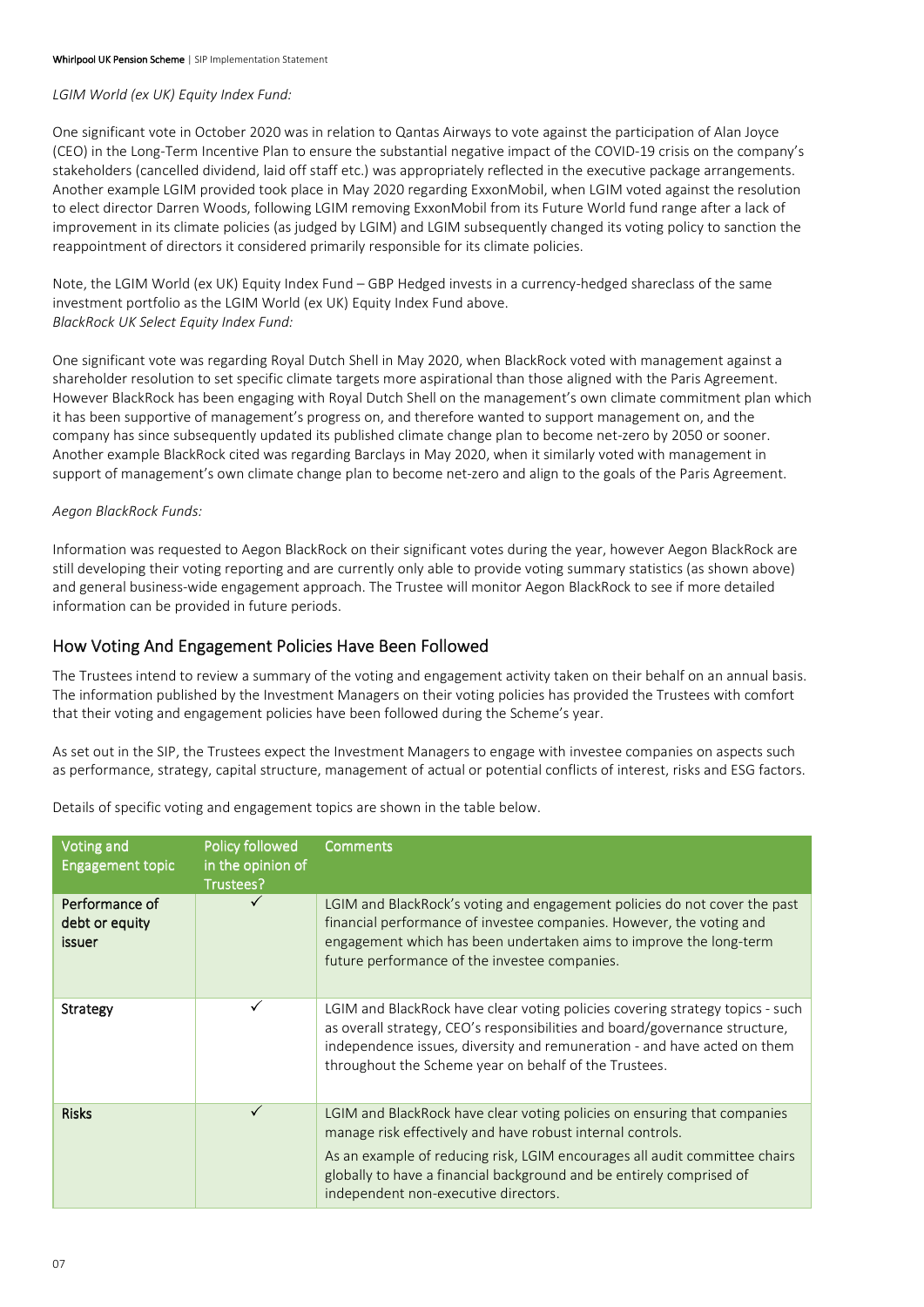Whirlpool LIK Pension Scheme | SIP Implementation Statement

| Social and<br>Environmental<br>impact |              | LGIM have written to over 500 companies with poor climate scores relative<br>to their size and for those that don't meet minimum standards during the<br>2021 AGM season, LGIM for example will look to sanction through voting. If<br>these minimum standards are not met over time, the investment managers<br>may look to divest until progress is shown, and conversely will reinstate<br>them if action is then taken. For example, in 2020, LGIM announced that it<br>had reinstated investments in Subaru following evidence of progress against<br>emission targets and climate exposure. |
|---------------------------------------|--------------|---------------------------------------------------------------------------------------------------------------------------------------------------------------------------------------------------------------------------------------------------------------------------------------------------------------------------------------------------------------------------------------------------------------------------------------------------------------------------------------------------------------------------------------------------------------------------------------------------|
| Corporate<br>Governance               | $\checkmark$ | The investment managers' policy from 2020 is to vote against all elections<br>which they consider have an inadequate governance structure. As an<br>example, over the year LGIM voted against 411 companies that combined<br>the roles of CEO and Chairman.                                                                                                                                                                                                                                                                                                                                       |
| <b>Conflicts of Interest</b>          | ✓            | Remuneration of personnel can lead to conflicts of interest between the<br>principal (shareholder) and agent (management). Over the period under<br>review, LGIM and BlackRock voted against incentive awards which did not<br>have performance conditions, as these awards would not align<br>remuneration with company performance.                                                                                                                                                                                                                                                             |

## Engagement With Investee Companies (Non-Equity Investments)

Exercising equity voting rights is not the only method of influencing behaviours of investee companies and is not directly applicable for the Scheme's other (non-equity) investments such as the Scheme's corporate bond investments. However the Trustees expect the Investment Managers for these other investments to engage on their behalf to aim to influence the underlying investee companies in respect of the ESG and stewardship matters outlined above.

#### LGIM Funds:

LGIM actively engages with the investee companies via direct messages and meetings with management and engagements via email to influence positive ESG practice. It is also noted that there is substantial overlap between the companies in which LGIM holds debt and equity and so, while the corporate bonds mandate does not hold voting rights, LGIM's position as the equity holder elsewhere will likely result in them having voting rights to compound the impact and influence that LGIM has on each company's practices.

LGIM's voting and engagement activities are driven by ESG professionals and their assessment of the requirements in these areas seeks to achieve the best outcome for clients. LGIM's voting policies are reviewed annually and take into account client feedback. While engagements are not yet available at a fund level, they are published at a firm level each quarter. LGIM is working to be able to provide engagement information at a fund specific level.

Over the 12 months to 31 March 2021, LGIM undertook 974 engagements with 874 companies. Some engagements cover multiple topics and LGIM has provided the following breakdown: 427 on environmental topics; 241 on social topics; 470 on governance issues; and 279 on other topics including finance and strategy.

#### Aegon BlackRock Funds:

BlackRock considers ESG information a vital consideration for determining the investment risks and outlook for potential investments, and it believes ESG can aid in the construction of more robust portfolios, which have the ability to meet the investments' financial and sustainability goals. BlackRock has therefore built out its own dedicated Investment Stewardship team of 45 professionals to undertake an integrated approach to reviewing corporate governance and engagement and voting, to the extent possible, on its assets under management, as it believes this results in both better informed decisions and a more consistent dialogue with companies. Included within this approach, BlackRock also engages with companies to discuss material ESG matters that could impact the companies' long-term performance and achievement of strategic objectives.